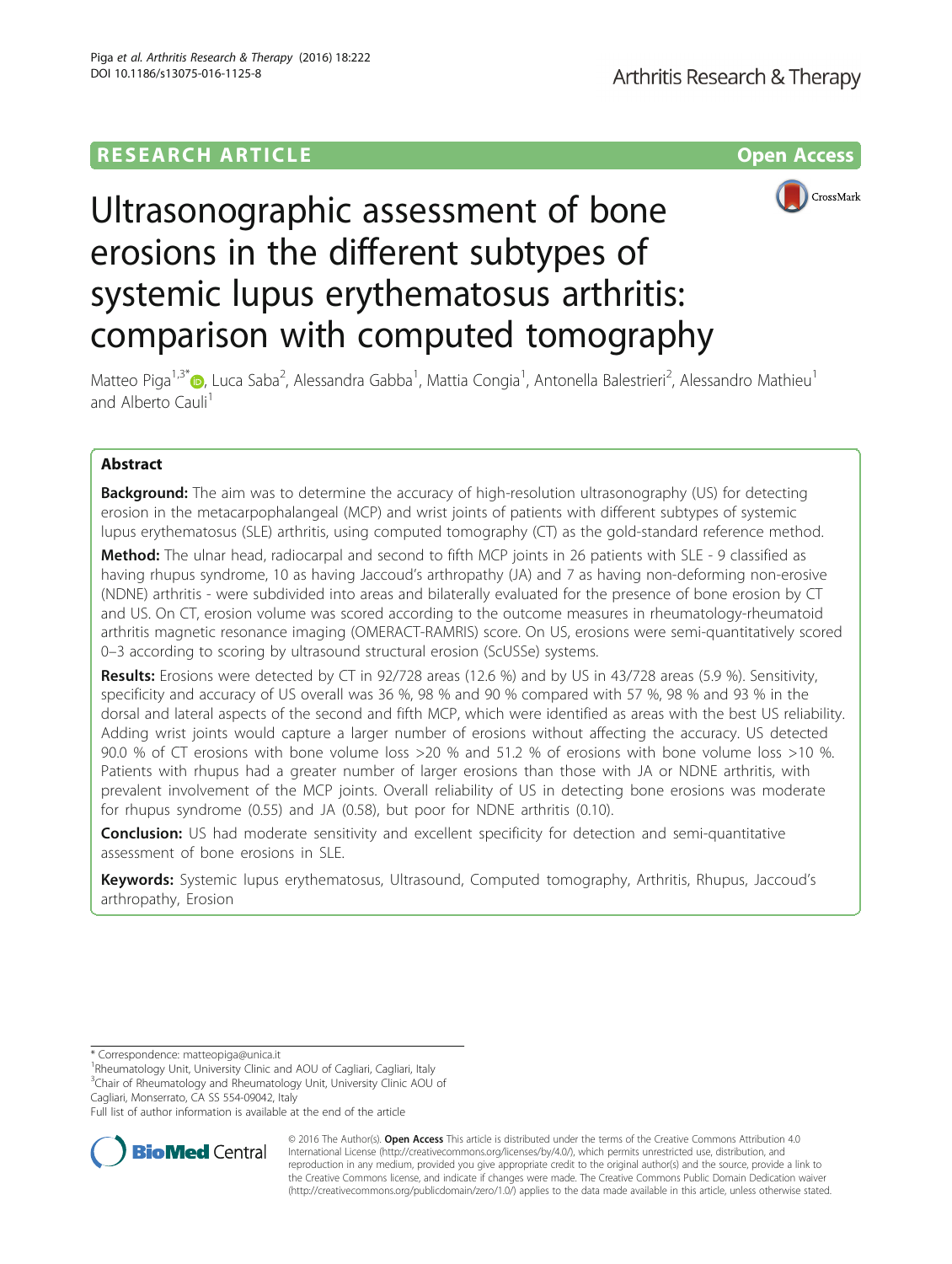# Background

Arthritis in systemic lupus erythematosus (SLE) is usually non-erosive on x-ray, even in the 5–15 % of patients with long-standing disease who develop hand and foot deformities as hallmarks of Jaccoud's arthropathy (JA) [\[1](#page-7-0), [2](#page-7-0)]. An exception is represented by rhupus syndrome, which affects fewer than 5 % of patients and is characterized by erosions on radiographs of the hands and feet, persistent synovitis and a high titer of anti-cyclic citrullinated peptide (aCCP) antibodies, and may be considered an overlap between rheumatoid arthritis (RA) and SLE [[3, 4\]](#page-7-0). The increased number of reports on rhupus syndrome may have also influenced the 2012 Systemic Lupus International Collaboration Clinics (SLICC) classification criteria statement that some SLE arthritis may, in fact, be erosive [[5\]](#page-7-0). Recent ultrasonography (US) studies show an unexpected burden of erosive damage, challenging the classification of SLE arthritis as non-erosive, and also demonstrate that US is more sensitive than conventional radiography in detecting bone erosions in SLE [[6](#page-7-0)–[11\]](#page-8-0). However, great variability in erosion rates (from 2 % to 41 %) has been reported, probably because different joint sites were included in the US protocols, and most studies did not clearly separate patients with rhupus syndrome from other patients with SLE [\[12](#page-8-0)]. US-detected bone erosions are associated with future appearance of erosions on radiography and worse prognosis in patients with RA [[13\]](#page-8-0). In contrast to RA, the nature and progression of US-detected erosions in SLE is poorly understood and whether erosions detected by US or radiography imply a different course is yet unknown and deserves further prospective studies [\[14](#page-8-0)].

A semi-quantitative scoring system has been developed to assess the size of US bone erosions [[15\]](#page-8-0) and has been applied in RA [[16, 17](#page-8-0)] but not in SLE. Furthermore, the hand and wrist joints in which US performs better in detecting bone erosions have never been investigated in patients with SLE. US is increasingly being used in daily practice and increasingly features in scientific reports for the assessment of patients with SLE arthritis, therefore, it is of great interest to evaluate the reliability and performance of US for erosion detection in this disease. Computed tomography (CT) has been shown to be the gold standard for detecting erosions and therefore could be considered the best reference method [[18](#page-8-0), [19](#page-8-0)].

The aims of the present study were, first, to evaluate the sensitivity, specificity and accuracy of high-resolution US in different areas of the wrist and hand joints in patients with SLE using multislice CT as the gold standard reference method and, second, to evaluate the accuracy of US and compare erosive features in the different subtypes of SLE arthritis.

# **Methods**

# Study cohort

Imaging studies from 26 Caucasian patients with SLE participating in a larger prospective study (the Systemic Lupus Erythematosus Musculoskeletal Manifestation Study (SLEMMS)) were used to compare the detection of erosions in the wrist and metacarpophalangeal (MCP) joints using CT and US. All patients were diagnosed as suffering with SLE according to the 1997 American College of Rheumatology (ACR) classification criteria and were further classified as suffering with rhupus syndrome, JA or non-deforming and nonerosive (NDNE) arthritis.

After classification according to the subtypes of SLE arthritis, patients were consecutively enrolled into three different subgroups: (1) rhupus syndrome, which was defined by the presence of bone erosions on x-ray and by fulfillment of classification criteria for both RA and SLE; (2) JA, which was defined as the presence of one or more of the following reducible or fixed hand deformities: MCP subluxation, ulnar drift, swan neck or boutonniere fingers and Z thumbs in the absence of x-ray-detected erosions and (3) the remaining patients, who were classified as having NDNE arthritis.

Study inclusion criteria were: (a) ≥18 years old, (b) past or present musculoskeletal inflammatory involvement and (c) capable of giving consent. Exclusion criteria were: (a) women who were pregnant or breastfeeding and (b) women of child-bearing potential, or men whose partners were women of childbearing potential and who were unwilling to use effective contraception within  $\pm 1$  month of undergoing CT.

# US and CT acquisition and assessment

The ulnar head, radiocarpal and second to fifth metacarpal heads were bilaterally examined by CT and US in 26 patients, and were evaluated for the presence of bone erosion in 14 areas on each side: (a) a dorsal and lateral scan of the ulnar head and radiocarpal joint (including the distal radial epiphysis, scaphoid and lunate bones); (b) the dorsal, lateral and palmar aspect of the second and fifth metacarpal head and (c) the dorsal and palmar aspect of the third and fourth metacarpal head. US and CT images were independently assessed by a rheumatologist (AG) and a radiologist (LS), respectively, blinded to clinical and other imaging data.

CT was performed on a 16-multi-detector-row CT scanner (Philips Brilliance, Philips, Eindhoven Netherland). Parameters used were voxel size  $0.5$  mm  $\times$  0.5 mm  $\times$ 0.5 mm (isotropic voxel), pitch 0.5, slice spacing 0.5 mm, overlap 50 %, 120 kV and 280 mAs. Images were reconstructed in the coronal and axial planes with a slice thickness of 0.5 mm. Erosion was defined as a sharply juxta-articular marginated bone lesion, visible in two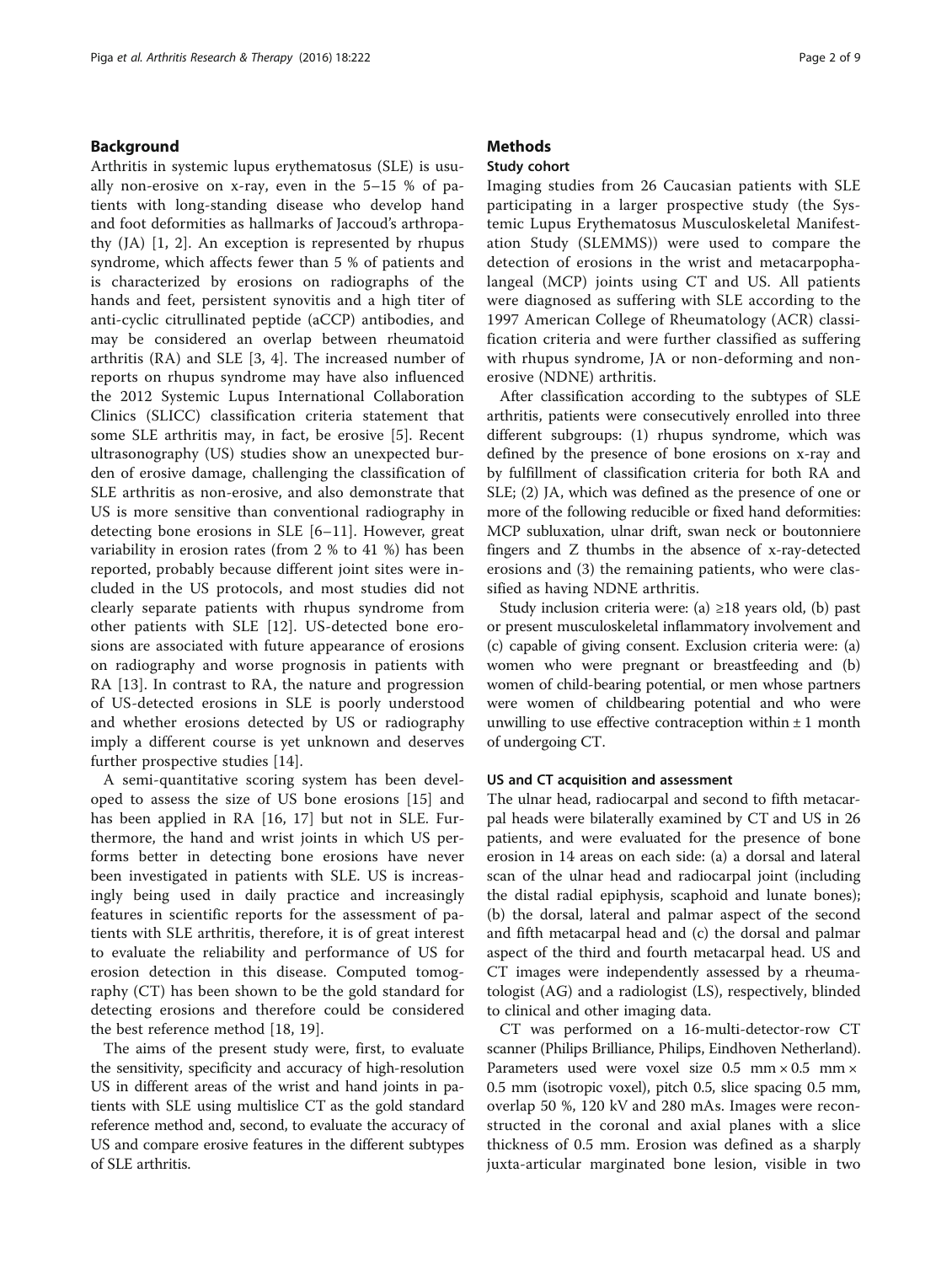planes, and with a cortical break seen in at least one plane. Moreover, CT images were scored for erosions according to the outcome measures in rheumatology (OMERACT)/rheumatoid arthritis magnetic resonance imaging score (RAMRIS) method [\[20](#page-8-0), [21](#page-8-0)]. According to RAMRIS, bone erosion was graded by percentage volume (0–10, by 10 % volume increments) of the assessed bone. Each bone (in the wrists, the carpal bones, distal radius, distal ulna and metacarpal bases; in the MCP joints, the metacarpal heads and phalangeal bases) is scored separately. The scale is 0–10, based on the proportion of eroded bone compared to the "assessed bone volume" judged on all available images  $(0 = no$ erosion,  $1 = 1 - 10$  % of bone eroded,  $2 = 11 - 20$  % eroded ;  $3 = 21 - 30$  % eroded, and so on). For metacarpal and phalangeal bone the "assessed bone volume" is from the articular surface to a depth of 1 cm, and in carpal bones it is the whole bone. In total 23 bone sites are evaluated, leading to a total RAMRIS erosion score ranging between 0 and 230 for each hand (80 for the MCP and 150 for the wrist joints).

US examinations were performed using a Logiq9 (General Electric Medical Systems, WI, USA) equipped with an 8 − 15 MHz (4D16L) volumetric probe (lateral resolution =  $0.3$  mm, axial resolution =  $0.1$  mm). Patients were seated with their hands positioned on an examining table in supination for the volar scans and pronation for the dorsal scans, with the wrist in a neutral position. Joints were bilaterally evaluated using a multi-planar scanning technique. According to OMERACT, US bone erosion was defined as an intra-articular discontinuity of the bone surface that is visible in two perpendicular planes [\[22](#page-8-0)]. In addition to this categorical assessment (present/absent), erosions were scored on a 0–3 scale in each joint area according to the maximal length  $(0 = no \, erosion, 1 = < 2 \, mm,$  $2 = 2-3$  mm,  $3 = 53$  mm) as suggested by the scoring ultrasound structural erosion (ScUSSe) system [[15](#page-8-0)].

## Statistical analysis

Relevant features were reported as mean ± standard deviation (SD) or median (25th to 75th percentiles) for normal or non-normal distributed variables, according to the Kolmogorov-Smirnov test, and number with the corresponding percentage. Student's t test, or the Mann-Whitney test if necessary, were used to compare the distribution of quantitative variables in different subtypes of SLE arthritis. Two-tailed  $p$  values <0.05 were considered significant.

The sensitivity, specificity and accuracy (or exact agreement) of US for detecting erosion in the hand and wrist joints in patients with SLE were calculated using CT as the reference method. This was repeated for each joint and for each subtype of SLE arthritis. The agreement between CT and US was additionally evaluated by weighted k values and by the proportion of US erosions confirmed by CT. Reliability analysis of CT and US assessment was evaluated by inter-observer agreement rates (k values) with a second radiologist (AB) and another rheumatologist (MP), respectively, both blinded to the other imaging data. The radiologist made an assessment on stored CT images, whereas the rheumatologist performed an independent UD examination on the same day. A weighted k value of 0–0.20 was considered poor, 0.21–0.40 fair, 0.41–0.60 moderate, 0.61–0.80 good and 0.81–1.00 excellent; the 95 % confidence interval (CI) was also calculated. Statistical analyses were performed using the software package MedCalc 15.0 (MedCalc Software, Mariakerke, Belgium).

# Results

The mean age of the enrolled patients was  $49.4 \pm$ 15.5 years with mean disease duration of  $16.0 \pm 8.2$  years. Among the enrolled patients, 9 out of 26 (34.6 %) were classified as having rhupus syndrome, 10/26 (38.5) as having JA and 7/26 (26.9 %) as having NDNE arthritis. The patients' demographic data are presented in Table [1.](#page-3-0)

Inter-observer agreement rates between the two sonographers were excellent for erosion detection (k value = 0.86, 95 % CI 0.65, 0.98) and that between the two radiologists was similar (k value = 0.84, 95 % CI 0.64, 0.97).

# Detection of erosions by CT and US

Erosions were detected by CT in 92 out of 728 areas (12.6 %) and by US in 43/728 areas (5.9 %) (Table [2](#page-4-0)). With CT as the reference method, US had overall sensitivity of 35.9 % and specificity of 98.7 % for the detection of bone erosions in the hands in patients with SLE. The exact agreement was 90.8 % with a moderate k value of 0.50 (95 % CI 0.36, 0.63). Values differed according to the areas assessed, with the US having the highest sensitivity in the dorsal and lateral aspect of the second and fifth metacarpal heads (Table [2\)](#page-4-0). When only the second and fifth MCP areas were included the overall sensitivity of US increased to 57.1 %, the specificity was 97.8 % and accuracy 93.3 % (k value 0.66, 95 % CI 0.50, 0.83). If the ulnar and radiocarpal areas were added to the second and fifth MCP areas the sensitivity remained moderate (45.7 %) with excellent specificity (98.4 %), excellent accuracy (91.3 %) and good reliability (k value 0.63, 95 % CI 0.50, 0.75). Investigating the volar aspect of MCP heads did not add value to the US examination, as erosions in these quadrants were rare (0.9 %).

There were no major differences in the results for the dominant and non-dominant hand. CT detected erosions in 46 areas in both hands. The exact agreement between CT and US was 91.5 % for the dominant hand (k value = 0.50, 95 % CI 0.32, 0.69) and 90.1 % for the non-dominant hand (k value = 0.49, 95 % CI 0.30, 0.68).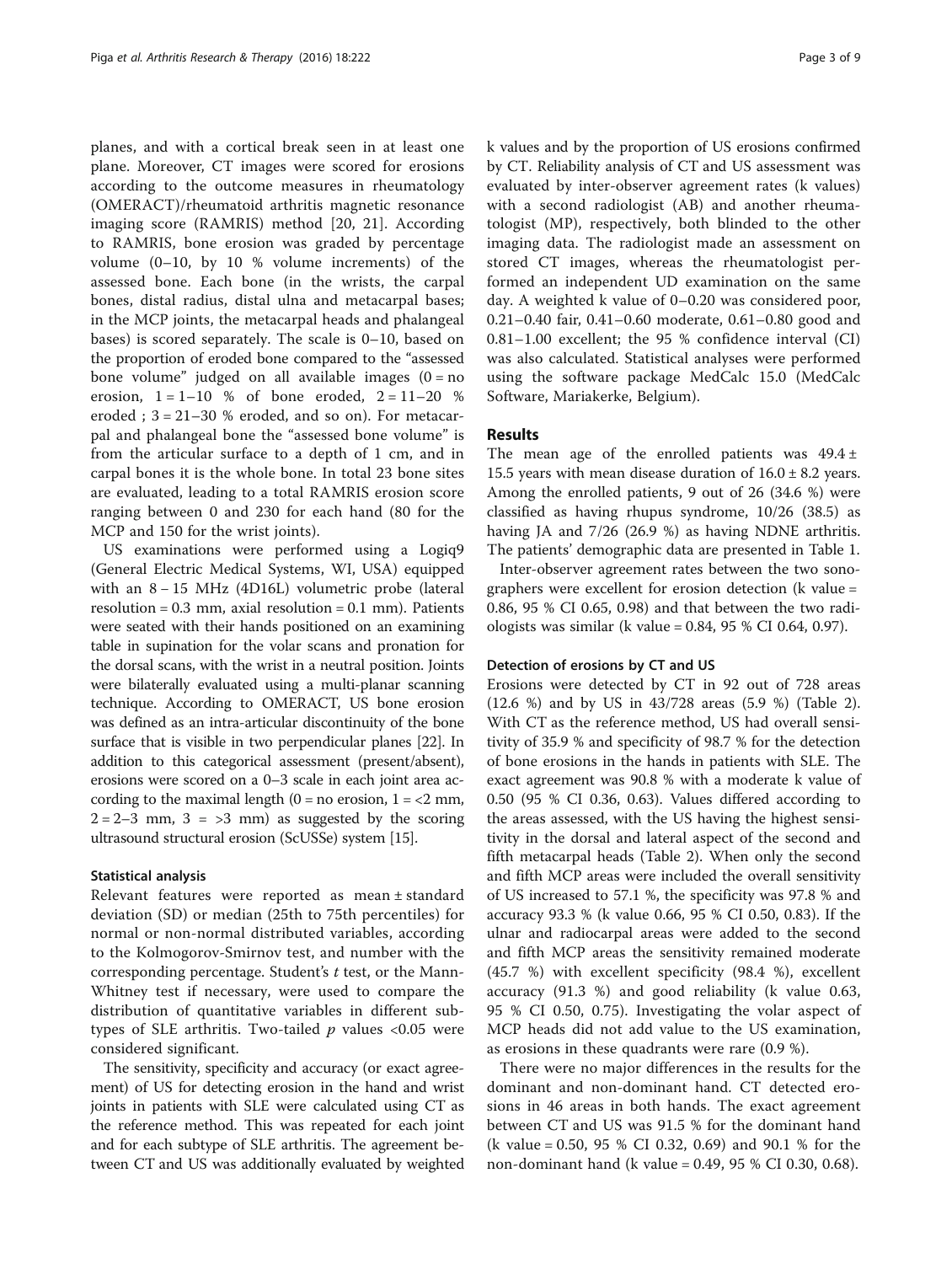<span id="page-3-0"></span>Table 1 Baseline demographic data and cumulative clinical and serological data of the study cohort

|                                    | $SLE (n = 26)$  | Rhupus syndrome $(n = 9)$ | Jaccoud's arthropathy ( $n = 10$ ) | NDNE $(n = 7)$  |
|------------------------------------|-----------------|---------------------------|------------------------------------|-----------------|
| Age (mean $\pm$ SD)                | $49.4 \pm 16.0$ | $41.1 \pm 5.7$            | $61.3 \pm 14.3$                    | $43.1 \pm 16.5$ |
| Disease duration (mean $\pm$ SD)   | $15.6 \pm 8.2$  | $13.7 \pm 6.7$            | $21.7 \pm 8.5$                     | $10.8 \pm 4.5$  |
| Gender, female, n                  | 26              | 9                         | 10                                 | 7               |
| Cumulative 1997 ACR criteria       |                 |                           |                                    |                 |
| Malar rash                         | 12 (46.2)       | 5(55.5)                   | 4(40.0)                            | 3(42.8)         |
| Discoid rash                       | 2(7.7)          | $\mathbf 0$               | 1(10.0)                            | 1(14.3)         |
| Photosensitivity                   | 4(15.4)         | 1(11.1)                   | 2(20.0)                            | 1(14.3)         |
| Oral/nasopharyngeal ulcers         | 2(7.7)          | $\mathbf 0$               | 1(10.0)                            | 1(14.3)         |
| Serositis                          | 15(57.7)        | 4(44.4)                   | 8(80.0)                            | 3(42.8)         |
| Renal disorders                    | 5(19.2)         | $\mathbf 0$               | 2(20.0)                            | 3(42.8)         |
| Neurologic disorders               | 2(7.7)          | $\mathbf 0$               | 2(20.0)                            | $\mathbf 0$     |
| Hematological disorders            | 14 (53.8)       | 5(55.5)                   | 7(70.0)                            | 2(28.6)         |
| <b>ANA</b>                         | 26 (100)        | 9(100)                    | 10 (100)                           | 7(100)          |
| Anti-dsDNA                         | 18 (69.2)       | 6(66.7)                   | 8(80.0)                            | 4(57.1)         |
| Antiphospholipid antibodies        | 7(26.9)         | 3(33.3)                   | 3(30.0)                            | 1(14.3)         |
| Other laboratory findings          |                 |                           |                                    |                 |
| Anti-Ro/SSA                        | 14 (53.8)       | 4(44.4)                   | 5(50.0)                            | 5(71.4)         |
| Anti-La/SSB                        | 2(7.7)          | 0                         | 1(10.0)                            | 1(14.3)         |
| Anti-RNP                           | 2(7.7)          | $\mathbf 0$               | $\mathbf 0$                        | 2(28.6)         |
| Anti-Sm                            | 2(7.7)          | $\overline{0}$            | $\overline{0}$                     | 2(28.6)         |
| Rheumatoid factor                  | 11 (37.9)       | 7(77.8)                   | 1(10.0)                            | 3(42.8)         |
| Anti-CCP                           | 7(26.9)         | 6(66.7)                   | $\overline{0}$                     | 1(14.3)         |
| SLICC/damage index (mean $\pm$ SD) | $1.4 \pm 1.3$   | $1.4 \pm 0.5$             | $2.6 \pm 1.3$                      | $0.6 \pm 0.5$   |
| Medication received <sup>a</sup>   |                 |                           |                                    |                 |
| Total corticosteroid dose >50 g    | 15(57.7)        | 3(33.3)                   | 10 (100)                           | 2(28.6)         |
| Antimalarial agents                | 25 (96.1)       | 8 (88.9)                  | 10 (100)                           | 7(100)          |
| Methotrexate                       | 20 (76.9)       | 9(100)                    | 6(60.0)                            | 5(71.4)         |
| Azathioptine                       | 7(26.9)         | 1(11.1)                   | 4(40.0)                            | 2(28.6)         |
| Micophenolate                      | 4(15.4)         | 1(11.1)                   | 1(10.0)                            | 2(28.6)         |
| Rituximab                          | 8(30.7)         | 4(44.4)                   | 2(20.0)                            | 2(28.6)         |
| Belimumab                          | 1(3.8)          | $\mathbf 0$               | $\mathbf 0$                        | 1(14.3)         |
| Anti TNF-alpha                     | 3(11.5)         | 3(33.3)                   | $\overline{0}$                     | $\mathbf 0$     |
| Anti IL-6                          | 2(7.7)          | 1(11.1)                   | 1(10.0)                            | $\mathbf 0$     |

Unless otherwise specified, values are the number of patients (values in brackets are percentage). <sup>a</sup>includes medication ongoing at enrollment and past treatment Antiphospholipid antibodies included lupus anticoagulant, anticardiolipin antibodies IgG and IgM, beta2-glicoproteinI IgG and IgM. Anti-extractable nuclear antigens (SSA, SSB, Sm, RNP, Rheumatoid factor and anti-cyclic citrullinated peptide antibodies (antiCCP) were tested by ELISA. Antinuclear antibodies (ANA) were tested by IIF, using Hep2 cell substrate; positivity was defined as a titer ≥1:320. Anti-double-stranded DNA (Anti-dsDNA) antibodies were tested by Farr assay. SLE systemic lupus erythematosus, NDNE non-deforming non-erosive, ACR American College of Rheumatology, SLICC Systemic Lupus International Collaboration Clinics

#### Bone volume loss on CT and US

In 8 out of the 43 areas (18.6 %) with US-detected erosions, the US erosions were not confirmed by CT. These were located at the second MCP  $(n = 6)$ , third MCP  $(n = 1)$  and the ulnar head  $(n = 1)$  and all of them were scored 1 using the ScUSSe. On reassessment of these areas the major confounding reasons were cortical irregularities, osteophytes and bone surface indentation at the metacarpal neck. In

one patient an erosion was detected on reassessment by CT.

US detected 51.2 % of areas with erosions where the bone volume loss detected by CT was >10 %, irrespective of the localization. When only the areas with the best US reliability were included, that proportion increased to 70.0 % (Table [3\)](#page-4-0). There was only one large erosion at the third MCP (grade 3) that was detected on CT but not identified by US.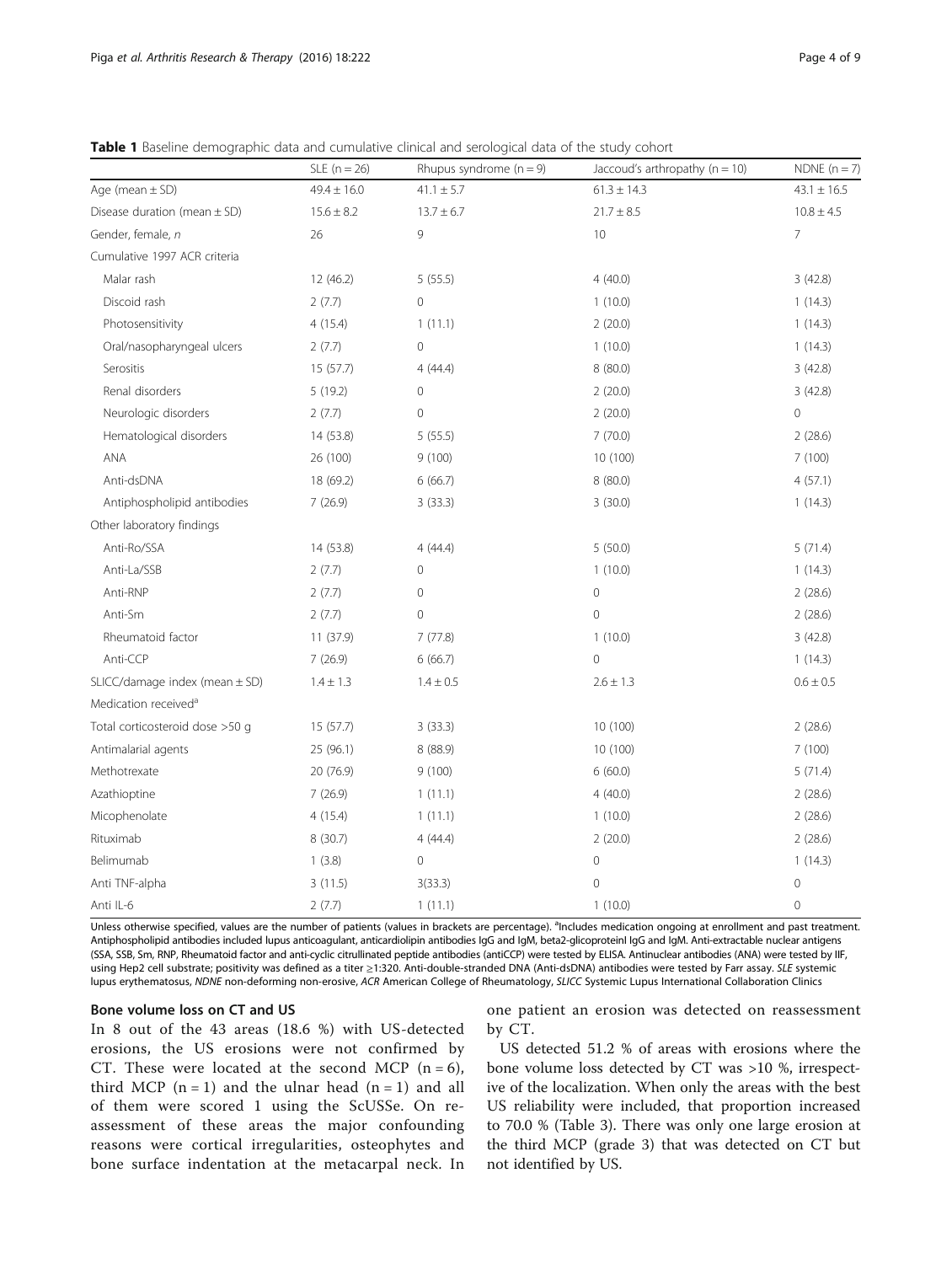|                        | Quadrants | CT-detected<br>erosions | US-detected<br>erosions | Sensitivity (%) | Specificity (%) | Exact agreement (%) | k values $(95 % CI)$  |
|------------------------|-----------|-------------------------|-------------------------|-----------------|-----------------|---------------------|-----------------------|
| Second metacarpal head | 156       | 27(17.3)                | 21(13.5)                | 51.9            | 95.3            | 87.8                | $0.63$ (0.43 to 0.83) |
| Dorsal                 | 52        | 16 (30.8)               | 13 (25.0)               | 56.3            | 88.9            | 78.8                | 0.51 (0.26 to 0.75)   |
| Lateral                | 52        | 11(21.2)                | 8(15.4)                 | 54.5            | 95.1            | 86.5                | 0.77 (0.54 to 1.00)   |
| Volar                  | 52        | $\overline{0}$          | $\Omega$                | <b>NC</b>       | <b>NC</b>       | <b>NC</b>           | <b>NC</b>             |
| Third metacarpal head  | 104       | 15(14.4)                | 4(3.8)                  | 20.0            | 98.9            | 87.5                | 0.26 (0.03 to 0.48)   |
| Dorsal                 | 52        | 14(21.2)                | 4(15.4)                 | 21.4            | 97.4            | 76.9                | 0.24 (0.02 to 0.46)   |
| Volar                  | 52        | 1(1.9)                  | $\mathbf{0}$            | $\overline{0}$  | 100             | 98.1                | 0(0.00 to 0.00)       |
| Fourth metacarpal head | 104       | 7(6.7)                  | 1(0.9)                  | 14.3            | 100             | 94.2                | 0.19 (-0.12 to 0.51)  |
| Dorsal                 | 52        | 6(11.5)                 | 1(1.9)                  | 17.0            | 100             | 90.4                | 0.08 (-0.09 to 0.26)  |
| Volar                  | 52        | 1(1.9)                  | $\overline{0}$          | $\circ$         | 100             | 98.1                | 0(0.00 to 0.00)       |
| Fifth metacarpal head  | 156       | 8(5.1)                  | 6(3.8)                  | 50.0            | 100             | 96.3                | $0.77$ (0.66 to 0.89) |
| Dorsal                 | 52        | 6(11.5)                 | 4(7.7)                  | 66.7            | 100             | 96.2                | 0.73 (0.56 to 0.90)   |
| Lateral                | 52        | 2(3.8)                  | 2(3.8)                  | 100             | 100             | 100                 | 0.85 (0.74 to 0.97)   |
| Volar                  | 52        | $\circ$                 | 0                       | <b>NC</b>       | <b>NC</b>       | <b>NC</b>           | <b>NC</b>             |
| Radiocarpal            | 104       | 18 (17.3)               | 6(5.8)                  | 33.0            | 100             | 88.5                | 0.57 (0.30 to 0.83)   |
| Dorsal                 | 52        | 15 (28.8)               | 4(7.7)                  | 26.7            | 100             | 78.8                | 0.48 (0.16 to 0.80)   |
| Lateral                | 52        | 3(5.7)                  | 2(3.8)                  | 66.7            | 100             | 98.1                | $0.79$ (0.39 to 1.0)  |
| Ulnar head             | 104       | 17(16.3)                | 5(4.8)                  | 23.5            | 98.9            | 86.5                | $0.29$ (0.05 to 0.54) |
| Dorsal                 | 52        | 13 (25.0)               | 4(7.7)                  | 23.1            | 97.4            | 78.8                | 0.23 (-0.03 to 0.50)  |
| Lateral                | 52        | 4(7.7)                  | 1(1.9)                  | 25.0            | 100             | 94.2                | 0.38 (-0.15 to 0.91)  |
| Total                  | 728       | 92 (12.6)               | 43 (5.9)                | 35.9            | 98.7            | 90.8                | 0.50 (0.36 to 0.63)   |

<span id="page-4-0"></span>Table 2 Distribution of erosions in different region of interest according to CT and US, and sensitivity, specificity, accuracy and k values for high-resolution US in detecting erosion (grading from 0 to 3) at different joint sites using CT as the reference method

Unless otherwise specified, values are the number of patients (values in brackets are percentage). CT computed tomography, US ultrasound, NC not computable

### Subtypes of SLE arthritis

Erosions were detected by US in 9/9 patients with rhupus (100 %), 5/10 patients with JA (50.0 %) and 3/7 patients with NDNE (42.8 %). Patients with rhupus syndrome had larger numbers of erosions and higher ScUSSe grades of

**Table 3** Erosions detected by CT in joint quadrants and semiquantitatively assessed according to the RAMRIS erosion score, and proportion of erosions detected by US

| RAMRIS erosion score                        | Ouadrants with<br>$CT$ erosion $(n)$ | US-detected<br>erosions (%) |  |
|---------------------------------------------|--------------------------------------|-----------------------------|--|
| All areas                                   |                                      |                             |  |
| Grade 1 (1-10 %)                            | 51                                   | 27.5                        |  |
| Grade 2 (11 - 20 %)                         | 31                                   | 41.9                        |  |
| Grade $3 - 10$ (21-100 %)                   | 10                                   | 90.0 <sup>a</sup>           |  |
| Areas with best US reliability <sup>b</sup> |                                      |                             |  |
| Grade $1(1 - 10\%)$                         | 15                                   | 53.3                        |  |
| Grade $2(11 - 20\%)$                        | 15                                   | 60.0                        |  |
| Grade $3 - 10(21 - 100\%)$                  | 5                                    | 100.0                       |  |

<sup>a</sup>Only one large computed tomography (CT)-detected erosion (grade 3) at the third metacarpophalangeal join (MCP) was not identified by ultrasound (US) because the cortical break was not accessible to US. <sup>b</sup>Second MCP and fifth MCP quadrants. RAMRIS rheumatoid arthritis magnetic resonance imaging score

erosion than patients with JA and NDNE (Table [4\)](#page-5-0). The most frequent localization of US-detected erosion in rhupus syndrome was at the second MCP (90.0 %) (Fig. [1](#page-5-0)) and the fifth MCP joints (44.4 %) and the wrist joint (44.4 %). The second MCP and wrist joints were equally affected by erosion in JA (30.0 %) and NDNE arthritis (28.6 %).

Using CT as the reference method, the overall reliability of US in detecting bone erosions was moderate for rhupus syndrome (k value = 0.55, 95 % CI 0.38, 0.71) and JA (k value = 0.58, 95 % CI 0.32, 0.83), whereas it was poor for NDNE arthritis (k value = 0.10, 95 % CI 0.05, 0.26).

Erosions were detected by CT in 9/9 patients (100 %) with rhupus syndrome, 8/10 patients (80.0 %) with JA and 5/7 patients (71.4 %) with NDNE arthritis. The median RAMRIS score for erosions was 10.0 (1.0–15.0). CT-detected erosions were more frequently identified in the wrist (in rhupus syndrome 9/9 (100 %), in JA 7/10 (70.0 %) and in NDNE arthritis 5/7 (71.4 %) than in the MCP joints (in rhupus syndrome 8/9 (88.8 %), in JA 6/10 (60.0 %) and in NDNE arthritis 2/7 (28.6 %). The burden of damage calculated by RAMRIS erosion score was differently distributed, being significantly higher at the MCP joints in patients with rhupus syndrome than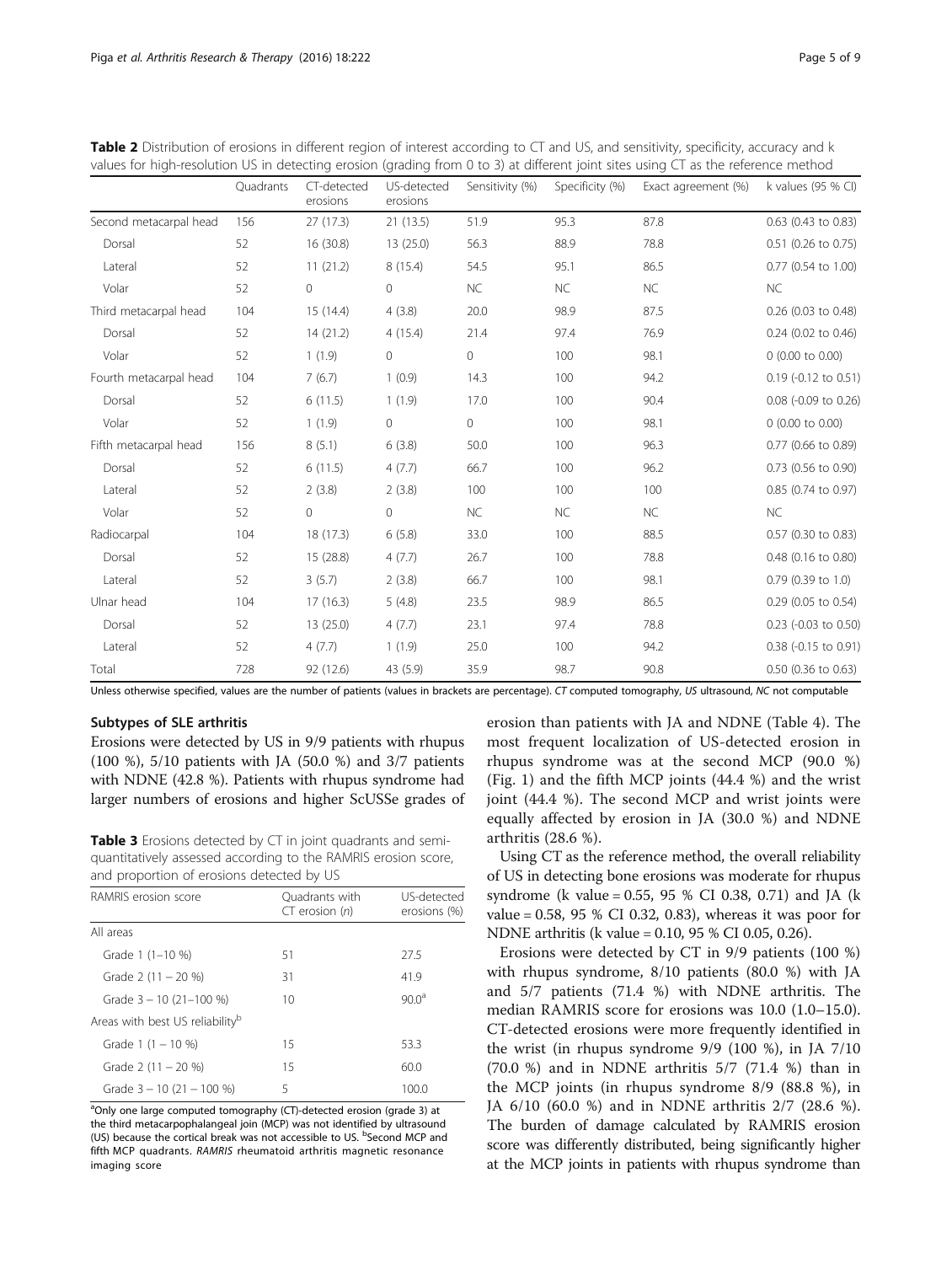<span id="page-5-0"></span>

| Table 4 Main characteristics and distribution of US and CT abnormalities in patients with different subtypes of SLE arthropathy |  |  |
|---------------------------------------------------------------------------------------------------------------------------------|--|--|
|---------------------------------------------------------------------------------------------------------------------------------|--|--|

|                                                                  | Rhupus $(n = 9)$   | $JA (n = 10)$   | NDNE $(n = 7)$  | Rhupus vs JA<br>$(p$ value) | Rhupus vs NDNE<br>$(p$ value) | JA vs NDNE<br>$(p$ value) |
|------------------------------------------------------------------|--------------------|-----------------|-----------------|-----------------------------|-------------------------------|---------------------------|
| Age, years (mean $\pm$ SD)                                       | $41.0 \pm 5.7$     | $61.3 \pm 14.3$ | $43.1 \pm 16.4$ | 0.001                       | 0.765                         | 0.035                     |
| Disease duration, years (mean $\pm$ SD)                          | $13.7 \pm 6.6$     | $21.7 \pm 10.7$ | $10.8 \pm 4.1$  | 0.035                       | 0.298                         | 0.003                     |
| Rheumatoid factor                                                | 7(77.8%)           | $2(20.0\%)$     | 2(28.5%)        | $\overline{\phantom{a}}$    | $\overline{\phantom{a}}$      | $\overline{a}$            |
| Anti-CCP                                                         | 6(66.7%)           | 0(0)            | $1(14.2\%)$     | $\overline{\phantom{a}}$    | $\overline{\phantom{a}}$      | $\overline{a}$            |
| US erosion number (median (25th to 75 <sup>th</sup> percentile)) | $3.0(1.7-4.2)$     | $0.5(0-2.0)$    | $0(0-1.0)$      | 0.019                       | 0.004                         | 0.569                     |
| US quadrants with erosion                                        | 27 (10.7 %)        | 12 (4.3 %)      | 4(2.0%          | $\overline{\phantom{a}}$    | $\blacksquare$                | $\overline{\phantom{a}}$  |
| ScUSSe total (median (25th to 75 <sup>th</sup> percentile))      | $4.0(2.5-6.0)$     | $1.0(0-3.0)$    | $0(0-1.0)$      | 0.021                       | 0.003                         | 0.535                     |
| Grade $1$ (<2 mm)                                                | 16 <sup>a</sup>    | 10 <sup>a</sup> | $4^a$           |                             |                               |                           |
| Grade 2 (2-3 mm)                                                 | $Q^a$              | 1 <sup>a</sup>  | $0^a$           |                             |                               |                           |
| Grade $3$ ( $>3$ mm)                                             | $2^a$              | 1 <sup>a</sup>  | $0^a$           | $\overline{\phantom{0}}$    | $\blacksquare$                | $\overline{\phantom{0}}$  |
| CT erosion number (mean $\pm$ SD)                                | $14.0 \pm 9.7$     | $5.7 \pm 5.1$   | $4.7 \pm 4.5$   | 0.050                       | 0.030                         | 0.543                     |
| RAMRIS (mean $\pm$ SD)                                           | $21.6 \pm 18.2$    | $7.4 \pm 7.0$   | $5.1 \pm 5.0$   | 0.053                       | 0.029                         | 0.448                     |
| RAMRIS MCP (median (25th to 75 <sup>th</sup> percentile))        | $6.0(4.5-10.2)$    | $1.0(0-2.0)$    | $0(0-1.5)$      | 0.013                       | 0.009                         | 0.353                     |
| RAMRIS wrist (median (25th to 75 <sup>th</sup> percentile))      | $8.0(10.2 - 16.2)$ | $3.5(0-11.0)$   | $3.0(0.5-6.7)$  | 0.111                       | 0.057                         | 0.694                     |
| Grade 1 (1-10 %)                                                 | $24^a$             | 21 <sup>a</sup> | 6 <sup>a</sup>  |                             |                               |                           |
| Grade 2 (11-20 %)                                                | 19 <sup>a</sup>    | $6^a$           | 6 <sup>a</sup>  |                             |                               |                           |
| Grade $3 - 10$ (21-100 %)                                        | 7 <sup>a</sup>     | 1 <sup>a</sup>  | $2^a$           |                             |                               |                           |

Numbers in bold indicate statistical significance for  $p < 0.05$ . Boxes are empty where statistics was not applied

a<br>Absolute numbers referring to joint quadrants. JA Jaccoud's arthropathy, NDNE non-deforming non-erosive, Anti-CCP anti-cyclic citrullinated peptide, US ultrasound, ScUSSe scoring ultrasound structural erosion, CT computed tomography, RAMRIS rheumatoid arthritis magnetic resonance imaging score, MCP metacarpophalangeal joint

in patients with JA and NDNE arthritis (Table 4). No major differences were found between JA and NDNE arthritis.

# **Discussion**

This is the first study to date assessing the bone erosive burden in patients with SLE by using semi-quantitative



Fig. 1 Bone erosions in a patient with rhupus syndrome. Longitudinal ultrasound image of the second metacarpophalangeal joint lateral area showing a grade-2 scoring ultrasound structural erosion (arrow) with sharp margins (a) corresponding to a grade-2 rheumatoid arthritis magnetic resonance imaging score erosion (arrow) visible in the computed tomography coronal scan of the hand (b). MH second metacarpal head, PP second proximal phalanx

US and CT scoring systems and defining the accuracy of US in detecting bone erosions in the hands and wrists of patients with SLE, using CT as the reference method. In the present study US had very high specificity (98.7 %) and fair sensitivity (35.9 %) for detecting erosions when compared to CT. US had fair sensitivity of 23.5 % in the wrist joint but when only the MCP joints were included in the analysis, the sensitivity increased to 40.4 %, and by further restricting analysis to the second and fifth MCP joints, which are considered the areas with the best US reliability, sensitivity increased to 57.1 %.

These findings are in agreement with the results from CT studies performed on MCP joints in patients with RA, showing overall moderate sensitivity of 42–44 % [[16, 18\]](#page-8-0). However, Dohn et al. reported sensitivity of 71 % when investigating areas with the best US accessibility [\[16\]](#page-8-0). The lower US sensitivity observed in the present study could be due to poor ability to detect small erosions in patients with non-rhupus SLE, compared to that observed in RA. In magnetic resonance imaging (MRI) studies in SLE, MCP joint erosions have been detected in 47–61 % of patients and wrist joint erosions have been detected in 82 − 99 % of patients [\[9, 23](#page-8-0)–[25](#page-8-0)], which roughly corresponds to our results, with 61.5 % and 80.7 % of patients with CT-detected erosions detected in the MCP and wrist joints, respectively. Compared with CT and MRI, the performance of US was confirmed to be worse for detection of erosions, especially when assessing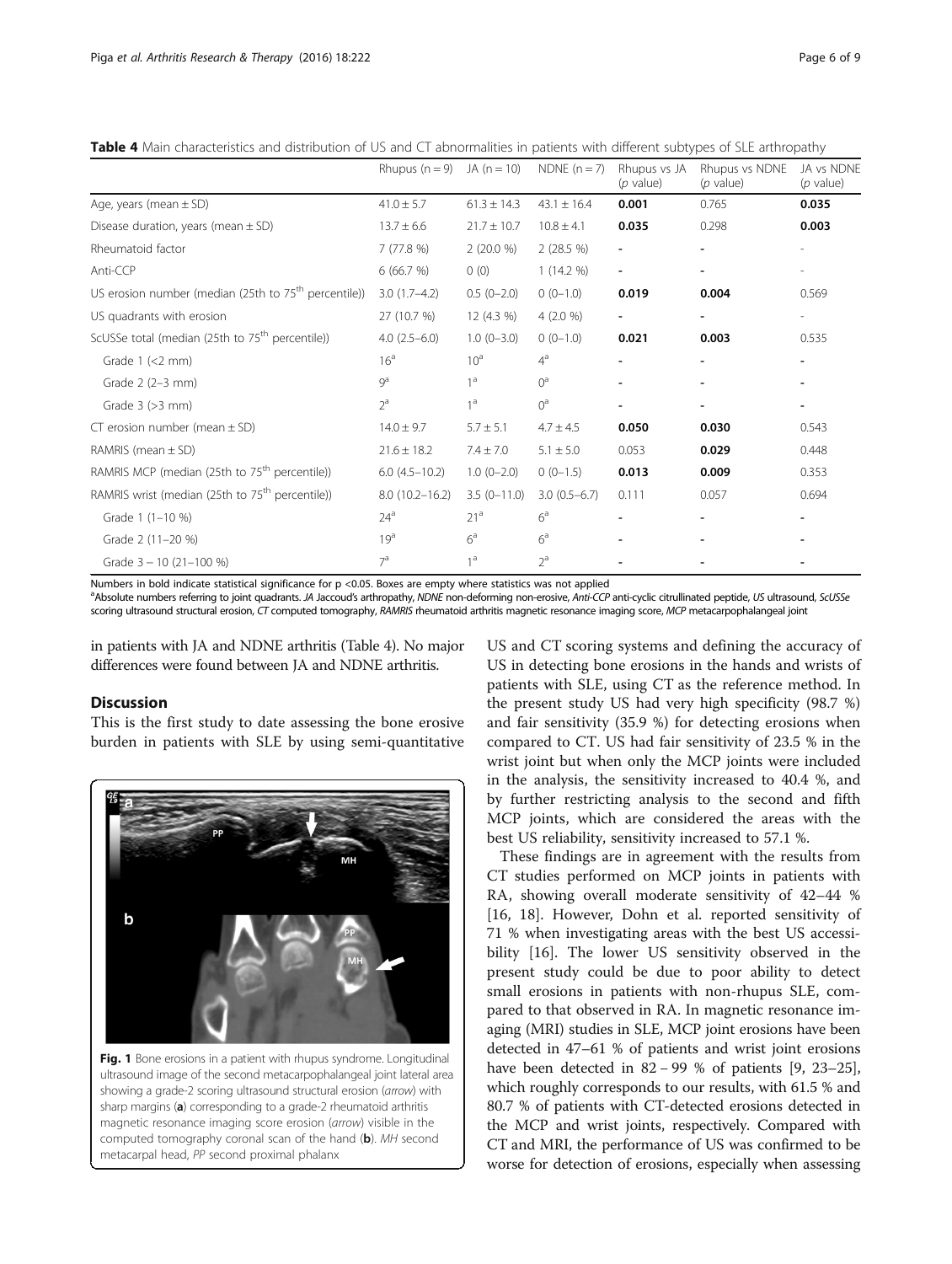the wrist. In fact, in this and previous US studies [[6](#page-7-0)–[9](#page-8-0)] the incidence of wrist erosions was lower (4 − 20 %) than that of MCP erosions (20 − 41 %), in contrast to what has been shown by CT and MRI.

The distribution of erosive damage could be of particular interest in differentiating between subtypes of SLE arthritis. Tani and colleagues [[26](#page-8-0)] showed that the cumulative burden and distribution of MRI-detected erosions in rhupus syndrome were similar to those in RA and significantly higher than in non-rhupus SLE. We further characterized these features proving that both US and CT detected a higher proportion of grade-2 and grade-3 erosions in rhupus syndrome than in patients with JA and NDNE arthritis. Noteworthy, patients with rhupus syndrome had a significantly higher burden of erosive damage in the MCP joints than those with JA and NDNE arthritis detected by both CT and US, but no significant differences were found in the wrist joints.

Along with these novel observations, we provide data on the largest series published so far of US assessment of the hands in JA. By contrast to our previous experience, reporting US erosions in 16.7 % (1 out of 6) of patients with JA [\[6](#page-7-0)], in the present study the prevalence of erosions detected by US and CT was 50.0 % and 80.0 %, respectively. This is similar to that reported by Sa Ribeiro and colleagues [[27](#page-8-0)], showing MRI-detected MCP erosions in 50.0 % of patients with JA. These contrasting results could be due to the different joint sites investigated in our previous study [\[6](#page-7-0)], which included areas with low US sensitivity such as the third MCP joint and the wrist, and, by contrast, did not assess the fifth MCP joint.

Moreover, the erosive damage in both JA and NDNE arthritis did not resemble that seen in rhupus syndrome

and RA. Previously published studies do not report "hook" erosions in RA [\[15](#page-8-0)–[21, 23\]](#page-8-0), which are instead considered a hallmark of JA [\[2](#page-7-0), [24, 28](#page-8-0)]. Although the analysis of hook erosions in the different subtypes of SLE arthritis was not an objective of this study, we found that only the large erosions detected by US and CT in patients with JA had a well-defined hook-shaped deformity with a sclerotic margin (Fig. 2) replicating, in fact, the hook erosions rarely seen on radiographs [\[28](#page-8-0)]. Erosions observed in patients with NDNE arthritis were actually fewer and smaller than in rhupus syndrome and JA, which could explain why the sensitivity and reliability of US in this group of patients was poor using CT as the gold standard reference method. Further studies, aimed at comparing erosions in the different subtypes of SLE arthritis, are needed, as our findings might be related to the small sample size, representing a major limitation; however, this was a secondary objective of the study.

The present study has some other limitations. First, ScUSSe and RAMRIS were not specifically developed for use in patients with SLE and are based on different definitions and erosion scoring, which may have influenced the agreement between the two methods. Nevertheless, using existing scoring systems makes the results comparable to other RA and SLE studies. Second, the rate of erosion reported in present study may have been affected by differences in and time to initiation of concomitant and prior treatment. It is worth noting that the only significant treatment difference between the subgroups of patients was a higher cumulative dose of steroid registered in patients with JA, which has been recently envisaged as a major cause of joint laxity and



Fig. 2 Bone erosions in patients with Jaccoud's arthropathy. Longitudinal ultrasound (US) image of the lateral ulnar head area (U) showing a grade-2 scoring ultrasound structural erosion (ScUSSe) (arrow) with a hook-shaped deformity (arrow head) (a). U ulnae, R radial, \*extensor carpi ulnaris tendon. Coronal computed tomography (CT) scan of the wrist showing a grade-4 rheumatoid arthritis magnetic resonance imaging score (RAMRIS) erosion (arrow) confirming the hook-shaped deformity (arrow head) with a bony sclerotic margin (b). Transversal US view of the second metacarpophalangeal (MCP) dorsal area showing a grade-3 ScUSSe hook-shaped (arrow head) erosion (arrow) (c) corresponding to a grade 3 RAMRIS score erosion (arrow) with hook-shaped deformity (arrow head) visible in the CT coronal scan of the hand (d). MH second metacarpal head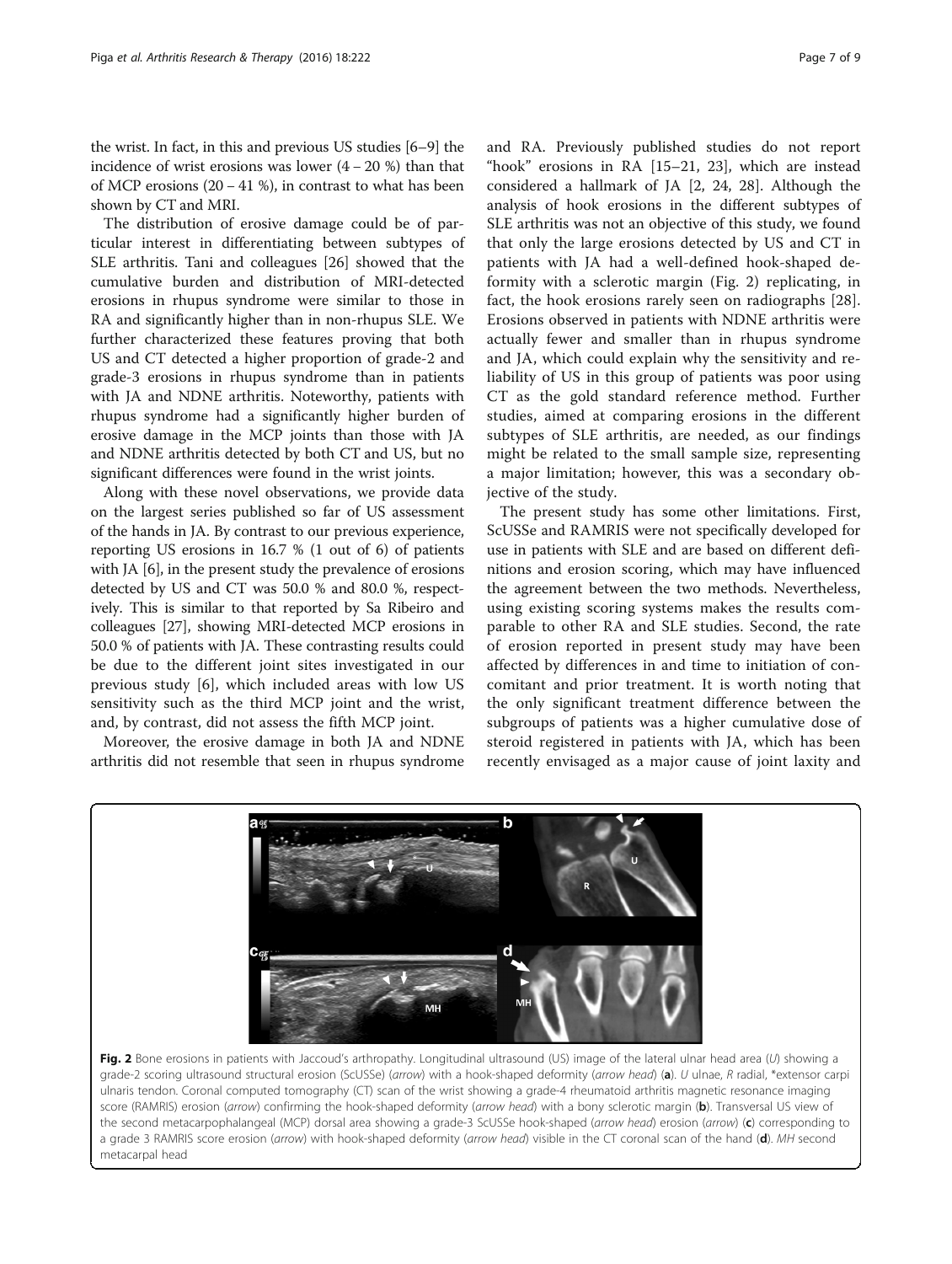<span id="page-7-0"></span>development of deformities in patients with SLE [\[14](#page-8-0)]. Finally, a comparison of US, CT, and conventional radiography was not performed. This could be considered a limitation; however, radiography has low sensitivity for the detection of bony erosive damage in SLE [1, 6, [14, 29](#page-8-0)] and for classification of patients [1, [25](#page-8-0), [26](#page-8-0)], and therefore, it should be limited to first-line assessment and for differential diagnosis.

# Conclusions

Overall, the most important message to emerge from the present study is that US detection of bone erosions in patients with SLE has very high specificity and also moderate sensitivity when restricted to the second and fifth MCP joints, which are the joints that can be assessed with high reliability. Adding the wrist joint will enhance the ability to identify a greater number of erosions, preserving good reliability and only weakly affecting the accuracy. Even though it is still not possible to make an early differentiation between SLE arthritis subtypes using US exclusively, the high specificity of US for detecting bone erosions suggests that it may play a role in the future in early classification of different SLE arthritis subtypes. A classification system could be particularly helpful in order to provide targeted therapies to patients at risk of developing erosive or deforming arthritis as a major cause of disability. An increasing number of scientific reports suggest, in fact, that patients with rhupus syndrome may take advantage of anti-CD20 [\[30\]](#page-8-0) or anti-CTL4 [\[31](#page-8-0)] biologic drugs, whereas TNFalpha blockers are discouraged [[32](#page-8-0)]. On the other hand, JA has been suggested to be a late complication of NDNE arthritis, characterized by high IL-6 and C-reactive protein and sub-clinical inflammation [\[11](#page-8-0), [14](#page-8-0), [33\]](#page-8-0), and therefore, may benefit from early anti-BLyS [[34\]](#page-8-0) or anti-IL-6 treatment. In conclusion, further studies aimed at outlining a classification system and shedding some light on the mechanisms underlying the development and progression of USdetected erosions in SLE must assess the erosive changes using a semi-quantitative scoring system, and must focus on the second and fifth MCP and wrist joints in order to ensure the highest sensitivity and specificity and capture the higher burden of erosive damage.

#### Abbreviations

aCCP: Anti-cyclic citrullinated peptide; ACR: American College of Rheumatology; BLyS: B-lymphocyte stimulator; CD20: Cluster differentiation 20; CI: Confidence interval; CT: Computed tomography; CTL4: Cytotoxic T-lymphocyte antigen 4; ELISA: Enzyme-linked immunosorbent assay; IL-6: Interleukin 6; JA: Jaccoud's arthropathy; kV: Kilovolt; mAs: Milliamperes; MCP: Metacarpophalangeal; mm: Millimeter; MRI: Magnetic resonance imaging; NDNE: Non-deforming non-erosive; OMERACT: Outcome Measures in Rheumatology; RA: Rheumatoid arthritis; RAMRIS: Rheumatoid arthritis magnetic resonance imaging score; ScUSSe: Scoring ultrasound structural erosion; SD: Standard deviation; SLE: Systemic lupus erythematosus; SLEMMS: Systemic Lupus Erythematosus Musculoskeletal Manifestation Study; SLICC: Systemic Lupus International Collaboration Clinics; TNF: Tumor necrosis factor; US: Ultrasonography

#### Acknowledgements

We thank our patients with SLE participating in this study.

## Funding

None.

#### Availability of data and materials

The datasets analyzed during the current study are available from the corresponding author on reasonable request. Data from the SLEMMS cohort are not freely available as this is an ongoing cohort.

## Authors' contributions

MP study conception and design, acquisition of data, analysis and interpretation of data, drafting the article and final approval of the article. LS study conception and design, acquisition of data, analysis and interpretation of data, article revision and approval of the final version. AG acquisition of data, article revision and approval of the final version. MC acquisition of data, article revision and approval of the final version. AB acquisition of data, article revision and approval of the final version. AM study conception and design, analysis and interpretation of data, article revision and approval of the final version. AC analysis and interpretation of data, article revision and approval of the final version.

#### Authors' information

Not applicable.

#### Competing interests

The authors declare that they have no competing interests.

#### Consent for publication

Consent for publication was obtained.

#### Ethics approval and consent to participate

Ethical approval was obtained from local Azienda Ospedaliera Universitaria of Cagliari Ethics Committee (224/11/CE) and all participants gave their written informed consent.

#### Author details

<sup>1</sup>Rheumatology Unit, University Clinic and AOU of Cagliari, Cagliari, Italy. <sup>2</sup>Department of Radiology, University of Cagliari, Cagliari, Italy.<sup>3</sup>Chair of Rheumatology and Rheumatology Unit, University Clinic AOU of Cagliari, Monserrato, CA SS 554-09042, Italy.

# Received: 10 June 2016 Accepted: 19 September 2016 Published online: 04 October 2016

#### References

- 1. Ball EM, Bell AL. Lupus arthritis do we have a clinically useful classification? Rheumatology (Oxford). 2012;51:771–9.
- 2. Santiago MB, Galvao V. Jaccoud arthropathy in systemic lupus erythematosus: analysis of clinical characteristics and review of the literature. Medicine (Baltimore). 2008;87:37–44.
- 3. Li J, Wu H, Huang X, Xu D, Zheng W, Zhao Y, et al. Clinical analysis of 56 patients with rhupus syndrome: manifestations and comparisons with systemic lupus erythematosus: a retrospective case-control study. Medicine (Baltimore). 2014;93:e49.
- 4. Chan MT, Owen P, Dunphy J, Cox B, Carmichael C, Korendowych E, et al. Associations of erosive arthritis with anti-cyclic citrullinated peptide antibodies and MHC Class II alleles in systemic lupus erythematosus. J Rheumatol. 2008;35:77–83.
- 5. Petri M, Orbai AM, Alarcon GS, Gordon C, Merrill JT, Fortin PR, et al. Derivation and validation of the Systemic Lupus International Collaborating Clinics classification criteria for systemic lupus erythematosus. Arthritis Rheum. 2012;64:2677–86.
- 6. Gabba A, Piga M, Vacca A, Porru G, Garau P, Cauli A, et al. Joint and tendon involvement in systemic lupus erythematosus: an ultrasound study of hands and wrists in 108 patients. Rheumatology (Oxford). 2012;51:2278–85.
- 7. Wright S, Filippucci E, Grassi W, Grey A, Bell A. Hand arthritis in systemic lupus erythematosus: an ultrasound pictorial essay. Lupus. 2006;15:501–6.